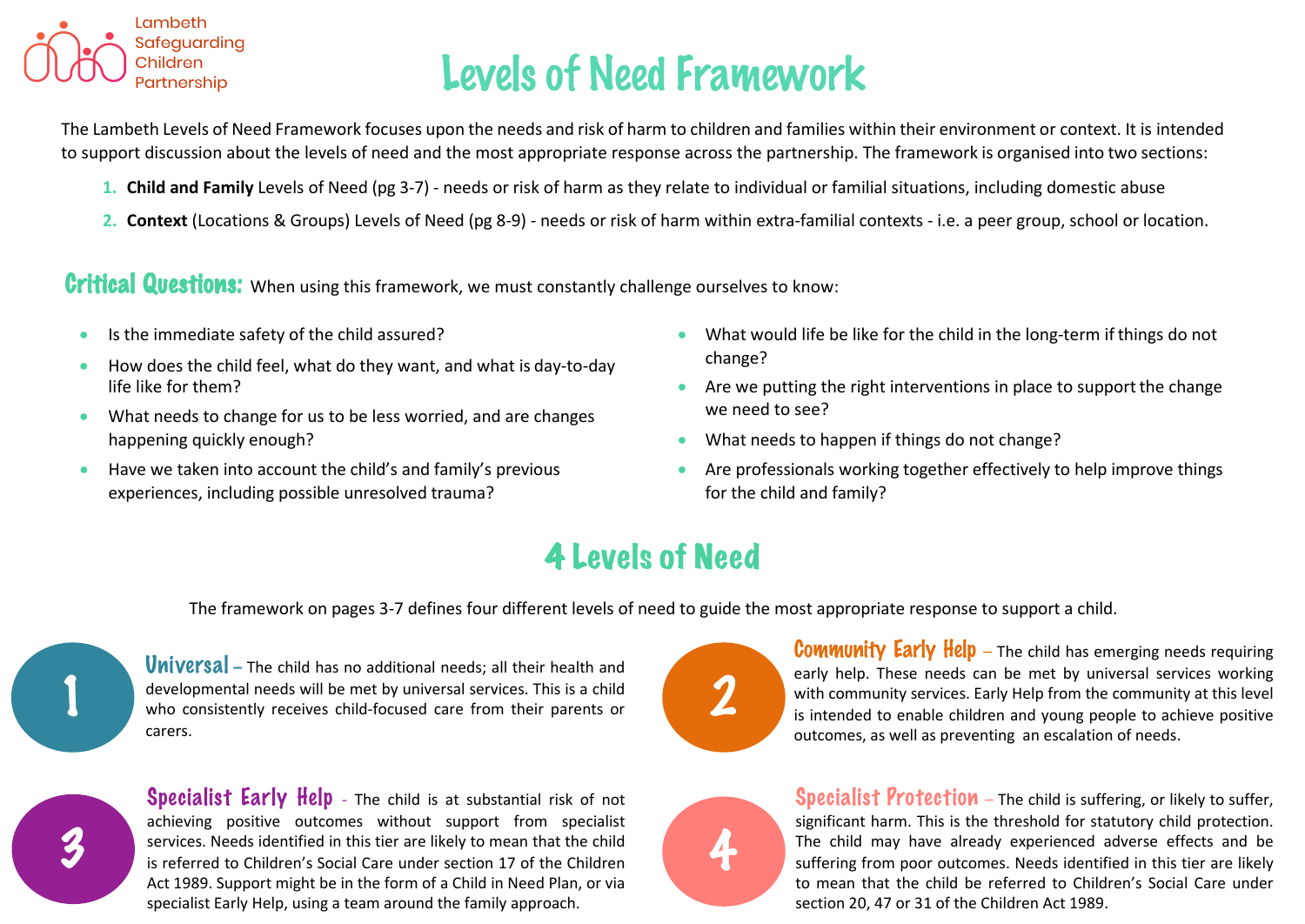#### Meeting needs

**Universal services** that meet universal need include: schools, childcare providers, children's centres, health visiting, school nursing, GPs, play services, police, housing, the voluntary, faith & community sector. They can also include leisure and retail facilities, & other spaces outside the home in which young people spend their time, such as parks & high streets. Universal services should foster **positive, empowering & supportive relationships** & provide services that are **trauma-informed, culturally sensitive, & anti-racist**.

Additional needs should be identified early and met without delay to ensure the best outcomes for children. Universal services have a vital role in identifying needs early & often take a central role in providing consistent support to children or families with complex issues, while they receive more specialist services. Some of the targeted services that can support universal services include family support, special educational need services, behaviour & educational support, speech & language therapy, short breaks & voluntary & community services.

If further needs are identified, a **Community Early Help Assessment** should be completed, seeking out & working with community organisations to provide **targeted support** to a child, family, group or location. A written **early help plan** can ensure the family and all workers involved are aware of the intended outcomes, who is responsible for the actions and how success will be measured. The [Lambeth](https://www.lambeth.gov.uk/sites/default/files/cyp-early-help-toolkit.pdf) Early Help Toolkit contains guidance and templates.

When children, families or contexts have more complex, multiple or a higher level of need, they may require a more **coordinated & specialised** offer of **Specialist Early Help**. A **referral** should be made to Lambeth's Integrated Referral Hub. The multi-agency team around the family, or place, will be led by a named professional.

If there is a **high risk of significant harm**, an immediate safeguarding response is needed to protect the child. **Make a referral** to Lambeth's Integrated Referral Hub without delay. **Specialist Protection** will be provided by a multi-agency team led by statutory social care services.

**If there is an immediate risk of significant harm, always dial 999 straight away.**

#### Making a referral

Please call to discuss your referral and then follow up by submitting an online [Multi-agency](https://forms.lambeth.gov.uk/MULTI-AGENCY-REFERRRAL-FORM/launch) Referral Form (MARF)

Tel: 020 7926 5555 (24 hours) Email: [helpandprotection@lambeth.gov.uk](mailto:helpandprotection@lambeth.gov.uk)

For further information about the criteria for when a case should be referred to Children's Social Care for statutory services, please refer to pages 35 – 39 of the threshold document published by the London Safeguarding Children Partnership

[www.londoncp.co.uk/files/revised\\_guidance\\_thresholds.pdf](http://www.londoncp.co.uk/files/revised_guidance_thresholds.pdf)

This provides information on the criteria related to Section 47, Section 20, and Section 31 of the 1989 Children Act.

#### Professional judgment

Each child, family & extra-familial context will have a unique set of needs & strengths. The Levels of Need Framework is a guide & is not intended to replace professional knowledge, experience & discretion.

Professionals should be alert to the likely cumulative effect of multiple needs & consider whether the presence of numerous indicators (related to parenting, domestic abuse or within the extra-familial environment) amounts to the child's needs not being met. It is also vital to gain a clear understanding of a child's history and previous experiences to ensure interventions are appropriate. Professionals should also be mindful of the complex & dynamic nature of risks.

#### Escalating a referral

For information about how to escalate a concern & how to resolve professional differences, please refer to the Lambeth Safeguarding Children Partnership escalation policy:

[www.lambethsaferchildren.org.uk/escalation-policy](http://www.lambethsaferchildren.org.uk/escalation-policy)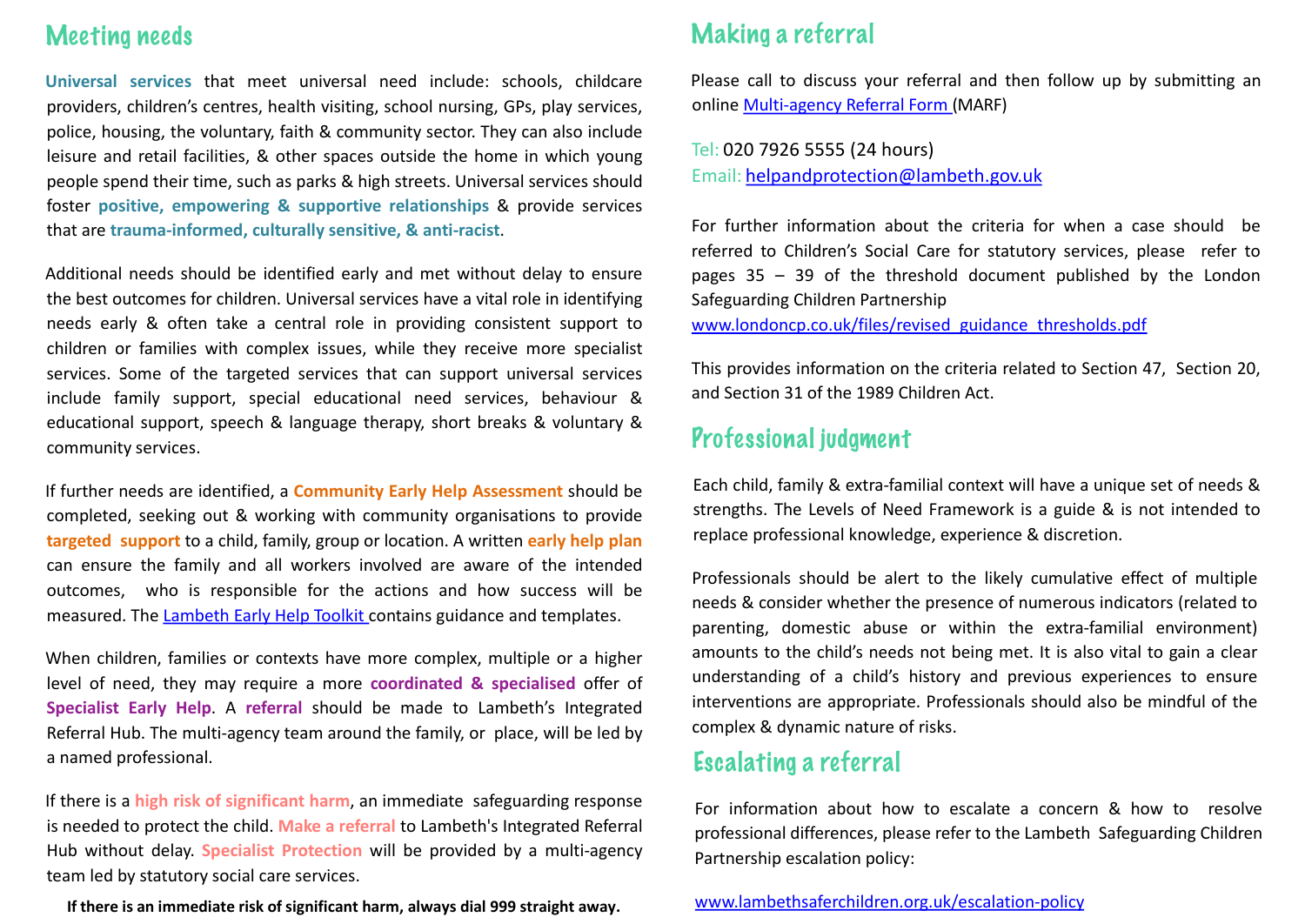### Tier 1: A Child with Universal Needs

**What do I do next?** No further formal assessment needed; Direct families to **[Lambeth's Family Information Directory](https://beta.lambeth.gov.uk/children-young-people-families/family-information-directory)** 

to find local activities and organisations

| <b>Health &amp; Development</b>                                                                                                                                                                                                                                                                                                                                                                                                                                                                                                                                                                                                                                                                                                                                                                                                                                                                                                                                                               | <b>Mental Health, Wellbeing &amp;</b><br><b>Behaviour</b>                                                                                                                                                                                                                                                                                                                                                                                                                                                                  | <b>Education</b>                                                                                                                                                                                                                                                                                                                                                                                                                                                                                                                                                                                                    | Social & Neighbourhood                                                                                                                                                                                                                                                                                                                                                                                                                                                                                                                                                                                                                                                                                                                                                                                                           | <b>Family &amp; Environment</b>                                                                                                                                                                                                                                                                                                                                                                                                                                                                                                                                                                                                                                                                                                                                                                                                                                                                                 | <b>Parent &amp; Parenting</b>                                                                                                                                                                                                                                                                                                                                                                                                                                                                                                                                                                                                                                                                                                                                                                                                                                                                                                                                        |
|-----------------------------------------------------------------------------------------------------------------------------------------------------------------------------------------------------------------------------------------------------------------------------------------------------------------------------------------------------------------------------------------------------------------------------------------------------------------------------------------------------------------------------------------------------------------------------------------------------------------------------------------------------------------------------------------------------------------------------------------------------------------------------------------------------------------------------------------------------------------------------------------------------------------------------------------------------------------------------------------------|----------------------------------------------------------------------------------------------------------------------------------------------------------------------------------------------------------------------------------------------------------------------------------------------------------------------------------------------------------------------------------------------------------------------------------------------------------------------------------------------------------------------------|---------------------------------------------------------------------------------------------------------------------------------------------------------------------------------------------------------------------------------------------------------------------------------------------------------------------------------------------------------------------------------------------------------------------------------------------------------------------------------------------------------------------------------------------------------------------------------------------------------------------|----------------------------------------------------------------------------------------------------------------------------------------------------------------------------------------------------------------------------------------------------------------------------------------------------------------------------------------------------------------------------------------------------------------------------------------------------------------------------------------------------------------------------------------------------------------------------------------------------------------------------------------------------------------------------------------------------------------------------------------------------------------------------------------------------------------------------------|-----------------------------------------------------------------------------------------------------------------------------------------------------------------------------------------------------------------------------------------------------------------------------------------------------------------------------------------------------------------------------------------------------------------------------------------------------------------------------------------------------------------------------------------------------------------------------------------------------------------------------------------------------------------------------------------------------------------------------------------------------------------------------------------------------------------------------------------------------------------------------------------------------------------|----------------------------------------------------------------------------------------------------------------------------------------------------------------------------------------------------------------------------------------------------------------------------------------------------------------------------------------------------------------------------------------------------------------------------------------------------------------------------------------------------------------------------------------------------------------------------------------------------------------------------------------------------------------------------------------------------------------------------------------------------------------------------------------------------------------------------------------------------------------------------------------------------------------------------------------------------------------------|
| Individual indicators:<br>Individual indicators:<br>Has had all age appropriate<br>interventions in Healthy Child<br>Programme<br>Is healthy & well,<br>development is age<br>appropriate & has had all<br>stress<br>relevant immunisations<br>Has a healthy diet &<br>Familial<br>appears well nourished<br>Is registered with a GP &<br>basic services such as<br>dentist, optician<br>Extra-Familial<br>Achieving key<br>developmental stages<br>Can manage own treatment<br>for any condition & take<br>community<br>part in everyday life<br>Experiences/ contexts:<br><b>Familial</b><br>Child/young person's<br>physical needs are<br>adequately provided for<br>Income is consistent &<br>sufficient to meet basic<br>family needs<br>No barriers to learning<br>Extra-familial<br>If sexually active & age<br>appropriate which is in line<br>with their mental capacity<br>to make safe decisions, the<br>young person is engaging in<br>consensual sex & is<br>practicing safe sex | • Good mental health &<br>psychological wellbeing<br>• Is able to employ effective<br>techniques to manage any<br>episodes of low mood or<br>age<br>Experiences/contexts:<br>• Good quality attachments &<br>familial relationships<br>• Good quality relationships<br>Familial<br>with peers, professionals &<br>• Family engage<br>• Child/young person has<br>supportive & age-<br>appropriate friends<br>Extra-familial<br>• Child/young person has safe,<br>healthy & age appropriate<br>digital activity<br>concerns | Individual indicators:<br>• Good attendance (97%+) at<br>school/college/training<br>• Planned progression<br>beyond statutory school<br>• Meeting age-related<br>expectations in their<br>learning and (where<br>applicable) EHCP/SEN<br>support plan targets<br>• No barriers to learning<br>Experiences/contexts:<br>appropriately with<br>education provision<br>• School fosters a culture<br>of wellbeing & positive<br>relationships<br>• Access to quality PSHE &<br>RSE curriculum that meets<br>child's needs<br>• Child/ young person knows<br>who to talk to &experiences<br>appropriate response to any | Individual indicators:<br>• Knowledgeable about the<br>effects of crime & anti-social<br>behaviour<br>• Age appropriate knowledge<br>about sex & relationships<br>• Age appropriate<br>independent living skills<br>• Child/young person is<br>exposed to a range of<br>ideas & opportunities to<br>give them choices about<br>their lives<br>Child/young person feels<br>safe<br>Experiences/context:<br><b>Familial</b><br>• Family context is<br>supportive of social<br>development<br>Extra-familial<br>• Development<br>stimulated through play<br>and/or appropriate<br>peer group interaction<br>Child/young person has<br>socially acceptable,<br>consensual & reciprocal<br>relationships<br>• Child/young person is<br>aware of safe online<br>behaviour & knows who<br>to contact if they<br>experience digital harm | Individual indicators:<br>• Family has consistent<br>income sufficient to meet<br>basic needs<br>• Family and child/ young<br>person have access to<br>community resources<br>Experiences/context:<br><b>Familial</b><br>• Good family relationships<br>• Family members are<br>physically well & mentally<br>stable<br>• Family has positive<br>relationships &<br>appropriate support from<br>others<br>• Any conflict within the<br>family is managed in a<br>safe way which respects<br>all individuals' rights<br>• There are no incidents of<br>domestic abuse in the<br>family & no history or<br>perpetrator behaviour by<br>family members<br>Extra-familial<br>• Family feels accepted by<br>the community which<br>supports positive home &<br>family life<br>• Family have access togood,<br>age appropriate facilities<br>which support positive<br>home/family life<br>• Family members feel safe | Individual indicators:<br>Child/young person's<br>emotional & physical needs<br>provided for in an age<br>appropriate way<br>Consistent parenting<br>providing appropriate<br>guidance & boundaries<br>Child/young person's<br>physical needs are<br>adequately provided for<br>Parenting generally<br>demonstrates praise,<br>emotional warmth &<br>encouragement<br>Positive family<br>relationships, including<br>between separated parents<br>Experiences/ context:<br>Familial<br>Parents aware of extra-<br>familial risks in the<br>community & are confident<br>to raise concerns<br>Parents are connected to<br>other parents of their<br>child's peers & know who to<br>contact to ensure<br>appropriate supervision<br>Parents appreciate the<br>pressures that extra-<br>familial harm places on a<br>young person& engage in<br>protective support rather<br>than blaming them for any<br>harm<br>Parents practice safe<br>online activity within their |
|                                                                                                                                                                                                                                                                                                                                                                                                                                                                                                                                                                                                                                                                                                                                                                                                                                                                                                                                                                                               |                                                                                                                                                                                                                                                                                                                                                                                                                                                                                                                            |                                                                                                                                                                                                                                                                                                                                                                                                                                                                                                                                                                                                                     |                                                                                                                                                                                                                                                                                                                                                                                                                                                                                                                                                                                                                                                                                                                                                                                                                                  | in the local community                                                                                                                                                                                                                                                                                                                                                                                                                                                                                                                                                                                                                                                                                                                                                                                                                                                                                          | home (i.e. parental locks)                                                                                                                                                                                                                                                                                                                                                                                                                                                                                                                                                                                                                                                                                                                                                                                                                                                                                                                                           |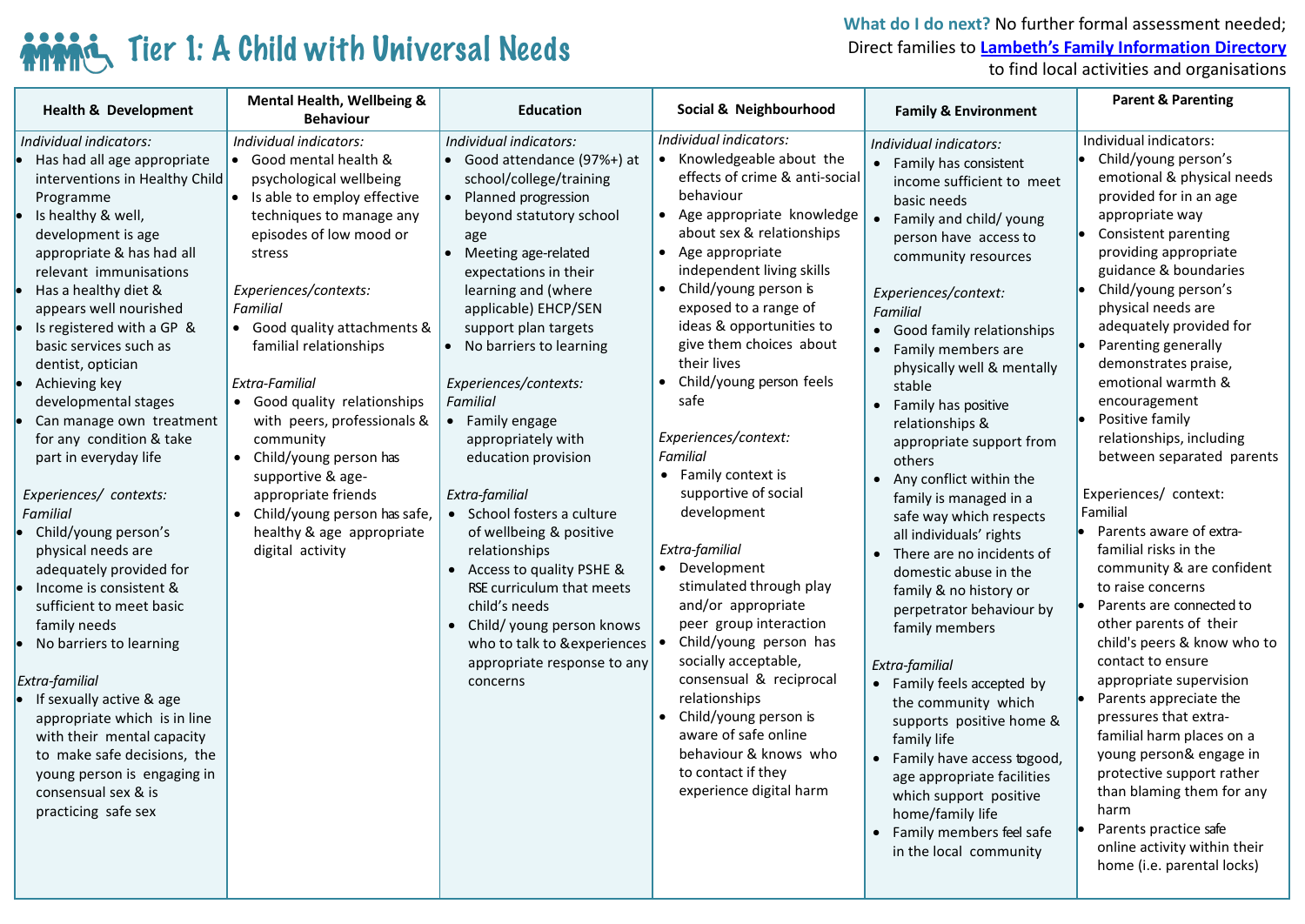**What do I do next?** Complete Early Help Assessment; Referral to community organisations for targeted support

### **Tier 2: A Child Requiring Community Early Help**

| <b>Health &amp; Development</b>                                                                                                                                                                                                                                                                                                                                                                                                                                                                                                                                                                                                                                                                                                                                                                                   | <b>Emotional Health, Wellbeing</b><br>& Behaviour                                                                                                                                                                                                                                                                                                                                                                                                                                                                                                                                                                                                                                                                                                                                                                                                                        | <b>Education</b>                                                                                                                                                                                                                                                                                                                                                                                                                                                                                                                                                                                                                                                                                                                                                                                                                                                                                                                                                          | Social & Neighbourhood                                                                                                                                                                                                                                                                                                                                                                                                                                                                                                                                                                                                                                                                                                                                                                                                                                                                                  | <b>Family &amp; Environment</b>                                                                                                                                                                                                                                                                                                                                                                                                                                                                                                                                                                                                                                                                                                                                                                                                                                                              | <b>Parent &amp; Parenting</b>                                                                                                                                                                                                                                                                                                                                                                                                                                                                                                                                                                                                                                                                                                                                                                                                                                               |
|-------------------------------------------------------------------------------------------------------------------------------------------------------------------------------------------------------------------------------------------------------------------------------------------------------------------------------------------------------------------------------------------------------------------------------------------------------------------------------------------------------------------------------------------------------------------------------------------------------------------------------------------------------------------------------------------------------------------------------------------------------------------------------------------------------------------|--------------------------------------------------------------------------------------------------------------------------------------------------------------------------------------------------------------------------------------------------------------------------------------------------------------------------------------------------------------------------------------------------------------------------------------------------------------------------------------------------------------------------------------------------------------------------------------------------------------------------------------------------------------------------------------------------------------------------------------------------------------------------------------------------------------------------------------------------------------------------|---------------------------------------------------------------------------------------------------------------------------------------------------------------------------------------------------------------------------------------------------------------------------------------------------------------------------------------------------------------------------------------------------------------------------------------------------------------------------------------------------------------------------------------------------------------------------------------------------------------------------------------------------------------------------------------------------------------------------------------------------------------------------------------------------------------------------------------------------------------------------------------------------------------------------------------------------------------------------|---------------------------------------------------------------------------------------------------------------------------------------------------------------------------------------------------------------------------------------------------------------------------------------------------------------------------------------------------------------------------------------------------------------------------------------------------------------------------------------------------------------------------------------------------------------------------------------------------------------------------------------------------------------------------------------------------------------------------------------------------------------------------------------------------------------------------------------------------------------------------------------------------------|----------------------------------------------------------------------------------------------------------------------------------------------------------------------------------------------------------------------------------------------------------------------------------------------------------------------------------------------------------------------------------------------------------------------------------------------------------------------------------------------------------------------------------------------------------------------------------------------------------------------------------------------------------------------------------------------------------------------------------------------------------------------------------------------------------------------------------------------------------------------------------------------|-----------------------------------------------------------------------------------------------------------------------------------------------------------------------------------------------------------------------------------------------------------------------------------------------------------------------------------------------------------------------------------------------------------------------------------------------------------------------------------------------------------------------------------------------------------------------------------------------------------------------------------------------------------------------------------------------------------------------------------------------------------------------------------------------------------------------------------------------------------------------------|
| Indicators of harm or<br>vulnerability:                                                                                                                                                                                                                                                                                                                                                                                                                                                                                                                                                                                                                                                                                                                                                                           | Indicators of harm or<br>vulnerability:                                                                                                                                                                                                                                                                                                                                                                                                                                                                                                                                                                                                                                                                                                                                                                                                                                  | <b>Indicators of harm or</b><br>vulnerability:                                                                                                                                                                                                                                                                                                                                                                                                                                                                                                                                                                                                                                                                                                                                                                                                                                                                                                                            | Indicators of harm or<br>vulnerability:                                                                                                                                                                                                                                                                                                                                                                                                                                                                                                                                                                                                                                                                                                                                                                                                                                                                 | <b>Indicators of harm or</b><br>vulnerability:                                                                                                                                                                                                                                                                                                                                                                                                                                                                                                                                                                                                                                                                                                                                                                                                                                               | Indicators of harm or<br>vulnerability:                                                                                                                                                                                                                                                                                                                                                                                                                                                                                                                                                                                                                                                                                                                                                                                                                                     |
| Long term conditions or<br>chronic illness<br>Mild level of disability<br>requiring additional<br>support to be maintained<br>in a universal setting<br>Poor nutritional status<br>Developmental delay<br>Non-immunised<br>Child/young person is<br>delayed in speech/<br>expressive communication<br>Frequent illness/<br>accidents<br>Significantly under/<br>overweight<br>Child/young person<br>sometimes not brought to<br>medical appointments<br>Factors contributing to harm or<br>vulnerability: Familial<br>Child/young person is not<br>appropriately supervised<br>Extra-familial<br>If sexually active & age<br>appropriate (in line with<br>their mental capacity to<br>make safe decisions), the<br>young person is engaging in<br>consensual sex, however is<br>not always practicing safe<br>sex | Child/young person has a<br>negative sense of self &<br>abilities<br>Challenging behaviour that<br>parents sometimes find<br>difficult to manage<br>Starting to experience<br>social isolation<br>Anxiety, low level<br>depression or other<br>difficult feelings<br>Relationship difficulties<br>with family, friends or<br>teachers<br>Child/young person has<br>victim blaming views<br>Factors contributing to<br>harm or vulnerability:<br>Familial<br>Parental or family<br>separation, illness or<br>health problems<br>Previous experiences of<br>trauma that may have not<br>been fully resolved<br>Extra-familial<br>Low self esteem appears to<br>make young person<br>vulnerable to peers or adults<br>paying them attention,<br>potentially in order to groom<br>or exploit them<br>Aware of experiences of<br>sexual harassment within<br>wider peer group | <b>Difficulty concentrating</b><br>• Low motivation<br>Low attendance <90%<br>Higher than average<br>'behaviour incidents'<br>recorded by school<br>Fixed-term exclusion<br>$\bullet$<br>Non-attendance which is<br>not certified by appropriate<br>professionals<br>Frequently moving<br>$\bullet$<br>school without<br>reasonable cause<br>Child/young person has<br>poor pro-social<br>relationships and may be<br>socially isolated<br>Child/young person falls<br>asleep during lessons<br><b>Factors contributing to</b><br>harm or vulnerability:<br><b>Familial</b><br>Educated at home with<br>engagement from family but<br>child/young person not<br>developing appropriately<br>Poor access to books, toys,<br>educational materials,<br>and/or correct uniform<br>Extra-familial<br>• Difficulties with peer<br>relationships<br>Academic pressure<br>causing high and<br>sustained levels of anxiety<br>affecting the child/young<br>person's mental health | • Family and child/young<br>person experience barriers<br>to accessing community &<br>economic resources<br>Exposed to crime and<br>violence through living in<br>their neighbourhood<br>Expresses sympathy for<br>ideologies linked to violent<br>extremism but is open to<br>other views<br>• Child/young person<br>normalises harm<br>• Child/young person is<br>aware of others in wider<br>peer group carrying<br>weapons<br>Factors contributing to<br>harm or vulnerability:<br>Familial<br>• Child/young person is not<br>always appropriately<br>supervised in the home or<br>community<br>Extra-familial<br>• Low self esteem appears to<br>make young person a target<br>for peers or adults paying<br>them attention, potentially<br>in order to groom or exploit<br>them<br>Wider family member or<br>$\bullet$<br>friend charged with crime<br>linked to the sale of drugs or<br>violence | • Family live in inadequate<br>housing<br>• Family do not have<br>access to adequate<br>financial resources<br>• Child sometimes wears<br>weather-inappropriate<br>clothing or appears<br>unkempt<br>• Child/young person often<br>late to school<br><b>Factors contributing to harm</b><br>or vulnerability: Familial<br>• Family routine not<br>conducive to child's needs<br>Socially or physically<br>isolated<br>Household members with<br>disability or health problems<br>• Negative adult relationships,<br>sometimes resulting in<br>arguments<br>The harmful impact of such<br>incidents is mitigated by<br>other protective factors<br>within the family such as<br>supportive grandparents who<br>are able to provide care or<br>support<br>• The home is substantially<br>cluttered<br>· Inadequate/overcrowded<br>housing<br>• A parent who is a survivor<br>of previous abuse | • Parent misses<br>appointments with health<br>and education provision<br>• Postnatal depression<br>• Excessive anxiety regarding<br>child/young person's<br>health<br>• Lack of consistent<br>boundaries, supervision &<br>guidance<br>• Relationship difficulties that<br>impinge on child/ young<br>person<br>• Learning difficulties that<br>affect parenting/caring<br>• Parent/carer does not<br>encourage development of<br>child/ young person's<br>independence<br>• Parents/carers fail to<br>understand the physical,<br>social and spiritual needs of<br>child/ young person at<br>specific ages or stages<br>• Parents/carers do not take<br>responsibility for issues<br>which are beyond a<br>child/young person's<br>developmental maturity<br>• Placing child/young person<br>under excessive pressure to<br>achieve academically<br>• Teenage parent > 18 |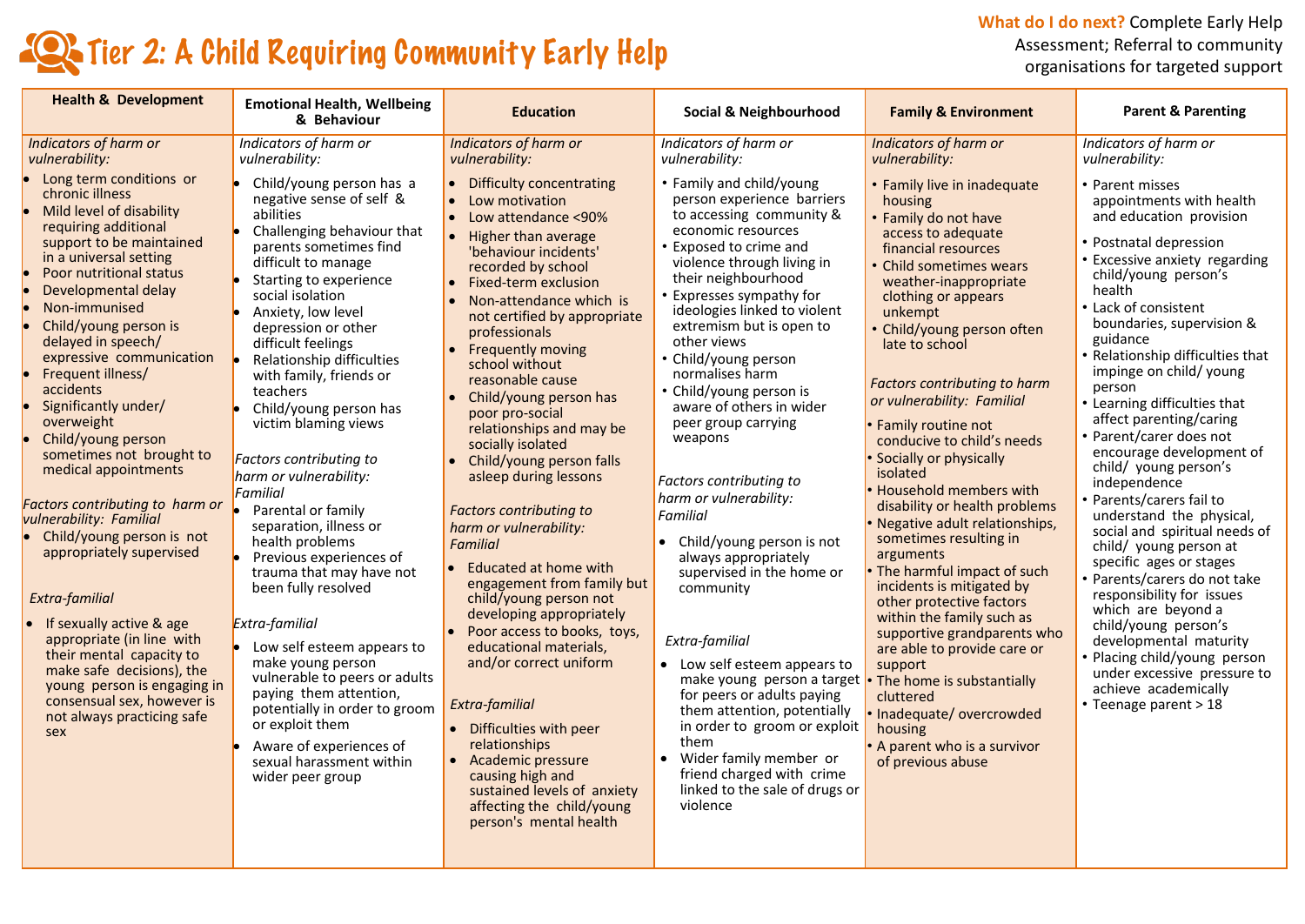

# What do I do next? Call 0207 926 3100<br>**Tier 3: A Child Requiring Specialist Early Help** & Submit an online **Multiagency Referral Form**

& Submit an online **[Multiagency Referral Form](https://forms.lambeth.gov.uk/MULTI-AGENCY-REFERRRAL-FORM/launch)**

| <b>Health &amp; Development</b>                                                                                                                                                                                                                                                                                                                                                                                                                                                                                                                                                                                                                                                | <b>Emotional Health, Wellbeing</b><br>& Behaviour                                                                                                                                                                                                                                                                                                                                                                                                                                         | <b>Education</b>                                                                                                                                                                                                                                                                                                                                                                                                                                       | Social & Neighbourhood                                                                                                                                                                                                                                                                                                                                                                                                                                                             | <b>Family &amp; Environment</b>                                                                                                                                                                                                                                                                                                                                                                                                                                                              | <b>Parent &amp; Parenting</b>                                                                                                                                                                                                                                                                                                                                                                                                                                        |
|--------------------------------------------------------------------------------------------------------------------------------------------------------------------------------------------------------------------------------------------------------------------------------------------------------------------------------------------------------------------------------------------------------------------------------------------------------------------------------------------------------------------------------------------------------------------------------------------------------------------------------------------------------------------------------|-------------------------------------------------------------------------------------------------------------------------------------------------------------------------------------------------------------------------------------------------------------------------------------------------------------------------------------------------------------------------------------------------------------------------------------------------------------------------------------------|--------------------------------------------------------------------------------------------------------------------------------------------------------------------------------------------------------------------------------------------------------------------------------------------------------------------------------------------------------------------------------------------------------------------------------------------------------|------------------------------------------------------------------------------------------------------------------------------------------------------------------------------------------------------------------------------------------------------------------------------------------------------------------------------------------------------------------------------------------------------------------------------------------------------------------------------------|----------------------------------------------------------------------------------------------------------------------------------------------------------------------------------------------------------------------------------------------------------------------------------------------------------------------------------------------------------------------------------------------------------------------------------------------------------------------------------------------|----------------------------------------------------------------------------------------------------------------------------------------------------------------------------------------------------------------------------------------------------------------------------------------------------------------------------------------------------------------------------------------------------------------------------------------------------------------------|
| Indicators of harm or<br>vulnerability:                                                                                                                                                                                                                                                                                                                                                                                                                                                                                                                                                                                                                                        | Indicators of harm or<br>vulnerability:                                                                                                                                                                                                                                                                                                                                                                                                                                                   | Indicators of harm or<br>vulnerability:                                                                                                                                                                                                                                                                                                                                                                                                                | Indicators of harm or<br>vulnerability:                                                                                                                                                                                                                                                                                                                                                                                                                                            | Indicators of harm or<br>vulnerability:                                                                                                                                                                                                                                                                                                                                                                                                                                                      | Indicators of harm or<br>vulnerability:                                                                                                                                                                                                                                                                                                                                                                                                                              |
| Long term conditions or<br>serious illness which<br>negatively impact on quality<br>of life<br>Significant drop in<br>placement along the<br>'centile' range for<br>height/weight without<br>adequate explanation<br>Child/young person is<br>significantly delayed in<br>speech/expressive<br>communication<br>Multiple attendances at A&E .<br>or acute healthcare settings<br>Significantly under/<br>overweight<br>Child/young person                                                                                                                                                                                                                                      | Low self-esteem, withdrawn,<br>anxious, angry, stressed or<br>significantly low in mood<br>Non-life-threatening self-<br>harm<br>Bullying or being bullied<br>Appears to participate in<br>activity which causes harm to<br>themselves or others &<br>which suggests a limited<br>range of behaviour choices<br>Relationship difficulties with<br>family, friends or teachers<br>Child/young person is<br>hyper-vigilant or is<br>experiencing effects of<br>trauma<br>Child/young person | • Low attendance <85%<br>• Significantly higher than<br>average 'behaviour<br>incidents' recorded by<br>school<br>• Multiple fixed-term<br>exclusions<br>NEET or at risk of NEET<br>$\bullet$<br>• Child/young person has poor<br>pro-social relationships,<br>resulting in significant<br>difficulties with peers<br>• Showing signs of<br>significant<br>developmental and/or<br>not meeting (where<br>applicable) EHCP/SEN<br>support plan targets  | Exposed to pro- offending<br>behaviour & attitudes in<br>the local neighbourhood<br>Engaging in substance<br>misuse<br>Learning disability which is<br>exploited by others leading<br>to risk or harm<br>Child/young person is<br>displaying extremist views<br>and behaviours<br>Child/young person is<br>undertaking activities that<br>evidence criminal or sexual<br>exploitation<br>Being a victim of crime<br>Child/young person exposed<br>to the selling or use of illegal | • Family live in unsafe housing<br>Family do not have<br>$\bullet$<br>access to financial<br>resources to meet basic<br>needs<br>$\bullet$<br>Child/young person wears<br>inappropriate clothing or<br>appears unkempt<br>• Child/young person is a<br>young carer<br>$\bullet$ There are isolated<br>incidents of domestic<br>abuse between adults in<br>the home<br>$\bullet$<br>There are incidents of child<br>to parent violence in the<br>home                                         | • Mental and/or physical<br>health needs or learning<br>difficulties that negatively<br>affect care of the child<br>• Colludes with or<br>condones failure to<br>attend school<br>• Substance and or alcohol<br>misuse affecting parenting<br>Parent/Carer in prison or on<br>bail (for non-violent crime)<br>• Parent/carer is begging for<br>food/money<br>Parent/carer avoiding or<br>refusing to engage with<br>professionals where a<br>concern has been raised |
| not brought to<br>multiple medical<br>appointments<br>Factors contributing to harm<br>or vulnerability: Familial<br>Parents/carers not adhering<br>to treatment plan, or delayed or vulnerability: Familial<br>presentation for treatment,<br>causing unnecessary levels of<br>suffering<br>Adult female family members<br>are survivors of female genital<br>mutilation, or other harmful<br>practices, like breast ironing<br>Extra-familial<br>Young person has sexually<br>transmitted infection or<br>unwanted pregnancy & there<br>are concerns of peer pressure<br>to be sexually active<br>Attendance at A&E due to<br>harm experienced in extra-<br>familial settings | carries weapons<br>Child/young person<br>experiences sexual<br>harassment online or by<br>peers<br>Factors contributing to harm<br>Child has caring<br>responsibilities that impact<br>on behaviour/development<br>Extra-familial<br>· Being pressured to<br>become gang-involved<br>• Within wider peer group,<br>experiences of exploitation<br>(including sexual and<br>criminal) or sexual assault<br>Exposed to violence and<br>trauma within their peer<br>associations             | Factors contributing to harm<br>or vulnerability: Familial<br>• Educated at home with<br>engagement from family but<br>child/young person not<br>developing appropriately<br>• Poor access to books, toys,<br>educational materials,<br>and/or correct uniform<br>Extra-familial<br>• School peers are involved<br>in pressuring or grooming a<br>child/ young person to<br>become involved in<br>criminality and/or become<br>at risk of exploitation | substances<br>Child/young person feels<br>unsafe to go into<br>neighbourhood spaces<br>beyond their immediate<br>environment<br>Factors contributing to harm<br>or vulnerability: Familial<br>• Family experiencing<br>harassment or<br>discrimination within<br>community<br>Extra-familial<br>• Close friends charged or<br>linked to drugs trade<br>Evidence of close friends<br>being exploited                                                                                | Factors contributing to harm<br>or vulnerability: Familial<br>$\bullet$ Family homeless or in<br>temporary<br>accommodation<br>Socially or physically<br>le.<br>isolated<br>Household members with<br>disability or significant<br>health problems<br>Scale 1 & 2 Domestic<br>Violence as per Barnardo's<br>Guidance<br>Home environment is not<br>suitable for children/there<br>are visible health and safety<br>risks<br>Extra-familial<br>• Network around the family<br>normalises harm | Extra-familial<br>• Parent considers child/<br>young person to be to<br>blame for extra-familial<br>harm (i.e. sexual or criminal<br>exploitation)<br>• Absence of appropriate<br>concern to implement<br>parental safeguards in<br>relation to their child/<br>young person's harmful<br>digital activity<br>• Unable to give a picture of<br>child/young person's peer<br>group                                                                                    |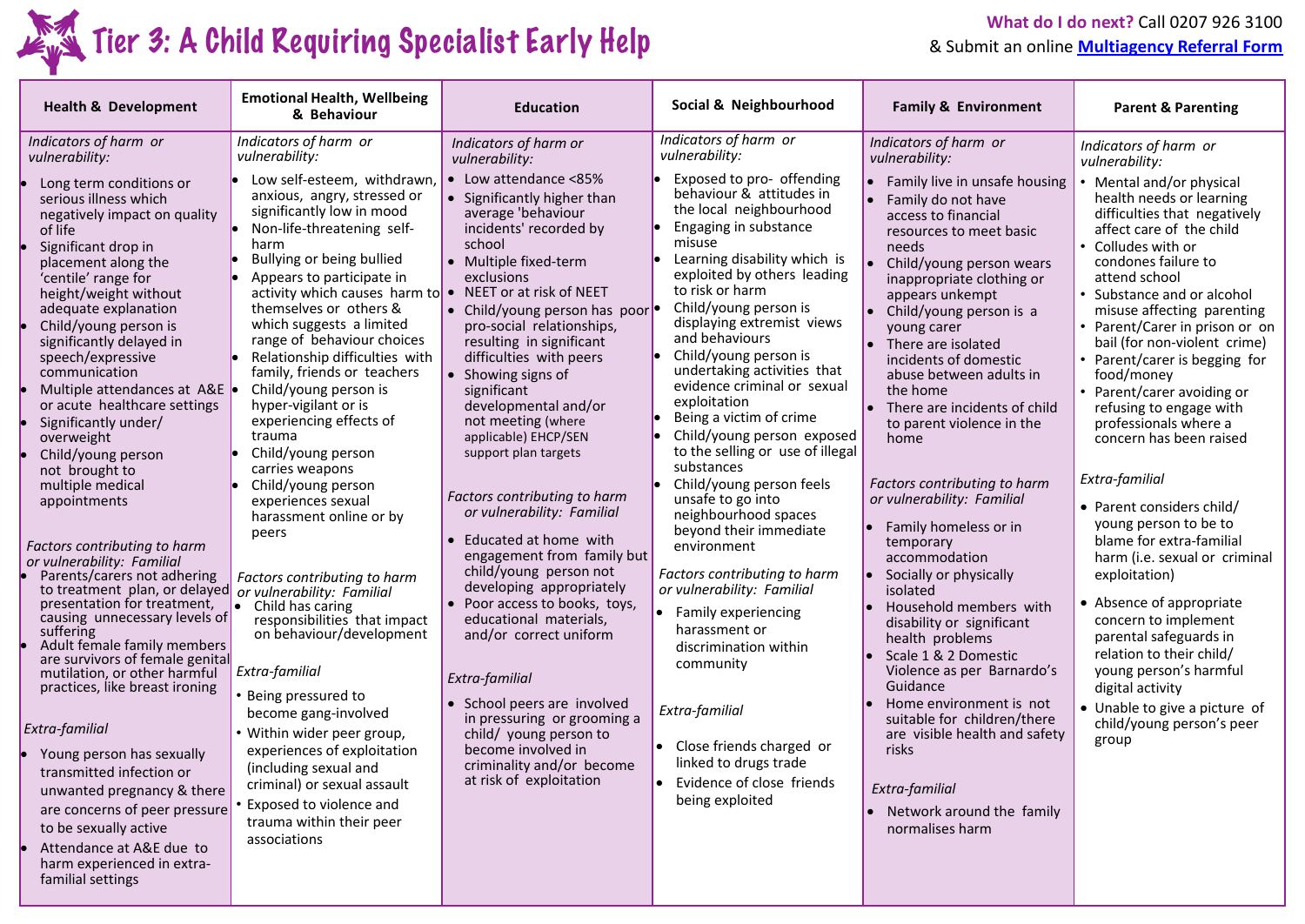### $T_5$ <sup>2</sup> Tier 4: A Child Requiring Specialist Protection PART 1

**What do I do next?** Call 0207 926 3100 & Submit an online **[Multiagency Referral Form](https://forms.lambeth.gov.uk/MULTI-AGENCY-REFERRRAL-FORM/launch) If there's immediate risk, call 999**

| <b>Health &amp; Development</b>                                                                                                                                                                                                                                                                                                                                                                                                                                                                                                                                                                                                                                                                                                                                                          | <b>Emotional Health, Wellbeing</b><br>& Behaviour                                                                                                                                                                                                                                                                                                                                                                                                                                                                                                                                                                                                                                                                                                                                    | <b>Education</b>                                                                                                                                                                                                                                                                                                                                                                                                                      | Social & Neighbourhood                                                                                                                                                                                                                                                                                                                                                                                                                                                                                                                                                                                                                                                                                                                                                                                                                                       | <b>Family &amp; Environment</b>                                                                                                                                                                                                                                                                                                                                                                                                                                                                                                                                                                                                                                                                                                                                                                                                                                                                                                                                            | <b>Parent &amp; Parenting</b>                                                                                                                                                                                                                                                                                                                                                                                                                                                                                                                                                                                                                                                                                                                                                                                                                                                                                                                                             |
|------------------------------------------------------------------------------------------------------------------------------------------------------------------------------------------------------------------------------------------------------------------------------------------------------------------------------------------------------------------------------------------------------------------------------------------------------------------------------------------------------------------------------------------------------------------------------------------------------------------------------------------------------------------------------------------------------------------------------------------------------------------------------------------|--------------------------------------------------------------------------------------------------------------------------------------------------------------------------------------------------------------------------------------------------------------------------------------------------------------------------------------------------------------------------------------------------------------------------------------------------------------------------------------------------------------------------------------------------------------------------------------------------------------------------------------------------------------------------------------------------------------------------------------------------------------------------------------|---------------------------------------------------------------------------------------------------------------------------------------------------------------------------------------------------------------------------------------------------------------------------------------------------------------------------------------------------------------------------------------------------------------------------------------|--------------------------------------------------------------------------------------------------------------------------------------------------------------------------------------------------------------------------------------------------------------------------------------------------------------------------------------------------------------------------------------------------------------------------------------------------------------------------------------------------------------------------------------------------------------------------------------------------------------------------------------------------------------------------------------------------------------------------------------------------------------------------------------------------------------------------------------------------------------|----------------------------------------------------------------------------------------------------------------------------------------------------------------------------------------------------------------------------------------------------------------------------------------------------------------------------------------------------------------------------------------------------------------------------------------------------------------------------------------------------------------------------------------------------------------------------------------------------------------------------------------------------------------------------------------------------------------------------------------------------------------------------------------------------------------------------------------------------------------------------------------------------------------------------------------------------------------------------|---------------------------------------------------------------------------------------------------------------------------------------------------------------------------------------------------------------------------------------------------------------------------------------------------------------------------------------------------------------------------------------------------------------------------------------------------------------------------------------------------------------------------------------------------------------------------------------------------------------------------------------------------------------------------------------------------------------------------------------------------------------------------------------------------------------------------------------------------------------------------------------------------------------------------------------------------------------------------|
| Indicators of harm or<br>vulnerability:<br>Significant faltering growth<br>of unknown cause<br>Significant developmental<br>delays, disability or long term<br>condition<br>Complex disability that<br>cannot be maintained in a<br>mainstream setting or<br>without significant additional<br>support<br>Child is born with indications<br>of maternal substance<br>misuse<br>Child in infancy has lost<br>weight without adequate<br>explanation<br>Child/young person in<br>hospital setting continuously<br>for 3 months<br>Child/young person is<br>suffering as a result of<br>inadequate access to<br>primary/secondary<br>healthcare<br>Injuries not consistent with<br>explanation given<br>Disclosure of abuse which<br>has taken place<br>Child/young person is<br>malodorous | Indicators of harm or<br>vulnerability:<br>• Complex mental health<br>needs or learning disabilities<br>requiring long term or<br>specialist interventions &<br>treatment<br>• Severe impairment of<br>functioning associated with<br>mental health disorders<br>(e.g. severe anxiety, severe<br>OCD, Phobic, panic<br>disorders, ADHD, ASD,<br>Tourettes syndrome)<br>• School refusal where mental<br>health disorder plays a<br>significant role<br>• Conduct difficulties<br>including children & young<br>people who present a<br>forensic risk to others<br>• Expression of suicidal<br>thoughts<br>· Severe, or life threatening,<br>mental health conditions<br>(e.g. psychosis, risk of<br>suicide or severe self- harm,<br>severe depressive episode,<br>anorexia nervosa) | Indicators of harm or<br>vulnerability:<br>Chronic non-attendance,<br>truanting<br>Permanently excluded due to<br>behavioural or other issues<br>Child/young person missing<br>from education<br>Child/young person avoids<br>school in order to stay safe<br>No parental support for<br>education<br>Professional concerns about<br>the safety or wellbeing of a<br>child/young person whose<br>family has elected home<br>education | Indicators of harm or<br>vulnerability:<br>• Family and child/young<br>person exposed to high levels<br>of physical violence & highly<br>intrusive behaviours through<br>their living environment<br>• Family & child/young person<br>experience high levels of<br>social exclusion (poverty, lack<br>of access to community<br>resources)<br>· Child/young person has been<br>victim of a knife or gun<br>related injury<br>• Child/young person is<br>begging/scavenging for food<br>or money<br>• Teenage parent under 16<br>• Child/young person being<br>harmed through their own<br>substance misuse<br>• Child/young person who<br>poses a risk of harm to others<br>• Inappropriate or harmful<br>sexual/ sexualised<br>behaviour displayed by<br>child/ young person<br>• Child/young person in custody<br>with no family support or<br>involvement | Indicators of harm or<br>vulnerability:<br>• Child/young person living with •<br>unstable living arrangements<br>outside of the immediate<br>family or private fostering<br>arrangement<br>Child/young person who is<br>being looked after in private<br>fostering arrangements<br>Child/young person<br>consistently appears<br>dirty/clothing is inappropriate<br>for climate Adult who poses<br>risk to child/young person is<br>in household or in contact<br>with family<br>Drug taking, prostitution, and<br>illegal activities by a person in<br>the child/young person's<br>family home that significantly<br>impacts on child<br>· Imminent family breakdown<br>Homeless & destitute in a<br>family context i.e. with<br>parent/carers<br>• Scale 3 & 4 Domestic Violence<br>as per Barnardo's Guidance<br>Medicines or harmful<br>products have been ingested<br>by the child/ young person<br>There is insufficient/<br>inadequate food for the child<br>to eat | <b>Familial and extra-</b><br>familial factors:<br>Failure to access pre/<br>postnatal care<br>Very young or vulnerable<br>$\bullet$<br>child/young person left<br>alone<br>Drug or alcohol abuse<br>seriously affecting the<br>ability of parent/carer to<br>function<br>$\bullet$<br>Child/young person<br>rejected from home<br>Parental inability to judge<br>dangerous situations<br>Parental inability to<br>$\bullet$<br>protect child/young<br>person from harm<br>Emotional neglect where<br>earlier interventions have<br>failed to be effective<br>$\bullet$<br>Adult mental health<br>significantly impacting on<br>the care of the child or young<br>person<br>Parent has serious<br>mental health condition<br>and child/young person is<br>subject of parental<br>delusion<br>Significant perinatal<br>mental heath needs, of<br>post partum psychosis<br>Parent/carer with<br>significant learning<br>disability seriously<br>affecting ability to parent |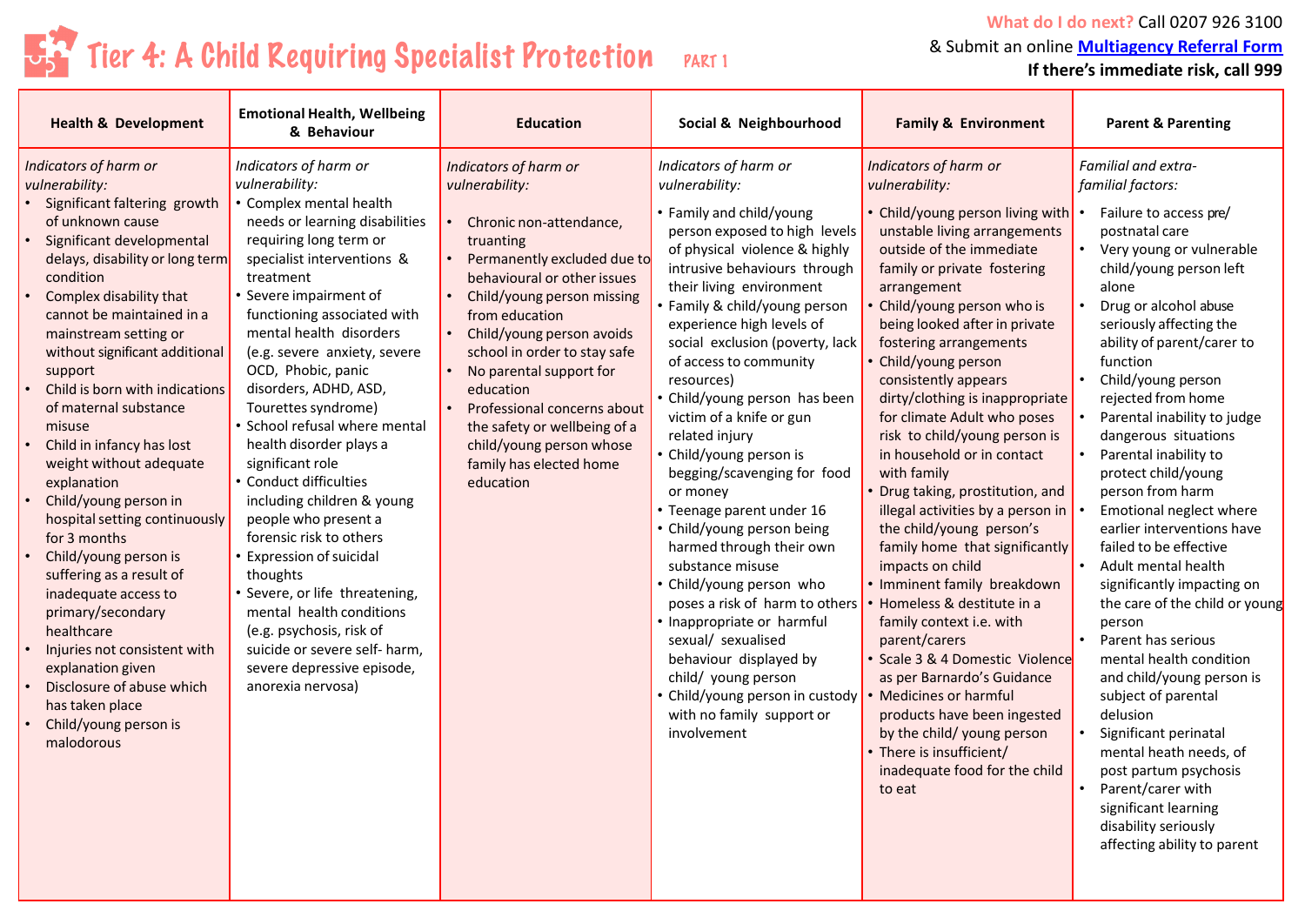

### Tier 4: A Child Requiring Specialist Protection PART 2

**What do I do next?** Call 0207 926 3100 & Submit an online **[Multiagency Referral Form](https://forms.lambeth.gov.uk/MULTI-AGENCY-REFERRRAL-FORM/launch)**

**If there's immediate risk, call 999**

| <b>Health &amp; Development</b>                                                                                                                                                                                                                                                                                                                                                                                                                                                                                                                                                                                                                                                                                                                                                                                                                   | <b>Emotional Health, Wellbeing</b><br>& Behaviour                                                                                                                                                                                                                                                                                                                                                                                                                                                                                                                                                                                                                                                                                                                                                                                                                                                                                 | <b>Education</b>                                                                                                                                                                                                                                                                             | Social & Neighbourhood                                                                                                                                                                                                                                                                                                                                                                                                                                                                                                                                                                                                                                                                                                                                                                                                                                                                                                                                      | <b>Family &amp; Environment</b>                                                                                        | <b>Parent &amp; Parenting</b>                                                                                                                                                                                                                                                                                                                                                                            |
|---------------------------------------------------------------------------------------------------------------------------------------------------------------------------------------------------------------------------------------------------------------------------------------------------------------------------------------------------------------------------------------------------------------------------------------------------------------------------------------------------------------------------------------------------------------------------------------------------------------------------------------------------------------------------------------------------------------------------------------------------------------------------------------------------------------------------------------------------|-----------------------------------------------------------------------------------------------------------------------------------------------------------------------------------------------------------------------------------------------------------------------------------------------------------------------------------------------------------------------------------------------------------------------------------------------------------------------------------------------------------------------------------------------------------------------------------------------------------------------------------------------------------------------------------------------------------------------------------------------------------------------------------------------------------------------------------------------------------------------------------------------------------------------------------|----------------------------------------------------------------------------------------------------------------------------------------------------------------------------------------------------------------------------------------------------------------------------------------------|-------------------------------------------------------------------------------------------------------------------------------------------------------------------------------------------------------------------------------------------------------------------------------------------------------------------------------------------------------------------------------------------------------------------------------------------------------------------------------------------------------------------------------------------------------------------------------------------------------------------------------------------------------------------------------------------------------------------------------------------------------------------------------------------------------------------------------------------------------------------------------------------------------------------------------------------------------------|------------------------------------------------------------------------------------------------------------------------|----------------------------------------------------------------------------------------------------------------------------------------------------------------------------------------------------------------------------------------------------------------------------------------------------------------------------------------------------------------------------------------------------------|
| <b>Factors contributing to harm</b><br>or vulnerability:<br>Familial<br>· Serious concern regarding<br>fabricated/ induced illness<br>Evidence of physical,<br>emotional or sexual harm or<br>neglect perpetrated by<br>parents or adults connected<br>to the family<br>Child/young person has<br>experienced, or is at risk of<br>experiencing, Female Genital<br>Mutilation or other harmful<br>practices, like breast ironing<br>Extra-familial<br><b>Evidence of physical,</b><br>emotional or sexual<br>harm/exploitation or neglect<br>perpetrated by peers or<br>adults in the community<br>(not connected to the<br>family)<br>Disclosure of significant<br>harm from child/young<br>person which is caused by<br>and/or takes place in an<br>extra-familial context<br>Young person has been<br>victim of knife or gun<br>related injury | • Moderate to severe<br>depression<br>• Child/young person appears<br>to participate in activity which<br>causes imminent risk of harm<br>to themselves or others and<br>which suggest they have a<br>limited range of behaviour<br>choices<br>Factors contributing to harm<br>or vulnerability:<br>Familial<br>Severe difficulties within family<br>relationship, leading to<br>significant impairment of<br>functioning & wellbeing<br>Missing or trafficked<br>child/young person primarily<br>due to 'push' factors which<br>come from the home<br>environment<br>Extra-familial<br>• Child/young person appears<br>to have been trafficked,<br>including for county lines<br>Severe and/or complex<br>relationship difficulties<br>outside the home leading to<br>significant impairment of<br>functioning & wellbeing<br>Missing or trafficked<br>child/young person<br>primarily due to 'pull'<br>factors outside the home | Extra-familial<br>• Child/young person<br>groomed into sexual or<br>criminal exploitation as<br>either victim or instigator at<br>school/through school<br>based networks<br>• Child/young person exposed<br>to physical or sexual violence<br>at school or through school<br>based networks | • Child/young person involved<br>in Criminal Justice System<br>• Child/young person insecure<br>remand<br>Factors contributing to harm<br>or vulnerability:<br>Familial<br>·Suspected rape of a<br>child/young person -<br>perpetrated by a family<br>member or someone<br>connected to the family<br>Extra-familial<br>• Suspected rape of a child/<br>young person perpetrated by a<br>family member or someone<br>connected to the family<br>• Child/young person being<br>groomed into violent<br>extremism<br>• Child/young person being<br>sexually exploited<br>• Child/young person exploited<br>for criminal purposes<br>• Severe and/or complex<br>relationship difficulties<br>outside the home (i.e. peer<br>group) leading to significant<br>impairment of functioning<br>and wellbeing<br>• Child/young person involved<br>in group sexual offence<br>• Child/young person exposed<br>to physical or sexual violence<br>through peer networks | Extra-familial<br>• Child/young person's<br>sibling role models increase<br>risk of criminal or sexual<br>exploitation | • Any parent/carer who<br>attempts suicide or self-<br>harm<br>• Parent causing<br>significant harm to<br>child/young person<br>Extra-familial<br>• Parent blames child/ young<br>person for the harm they<br>experience outside the<br>home<br>• Parent seems to collude<br>with extra-familial harm, i.e.<br>facilitating/supporting<br>harmful peer activity<br>through the provision of<br>resources |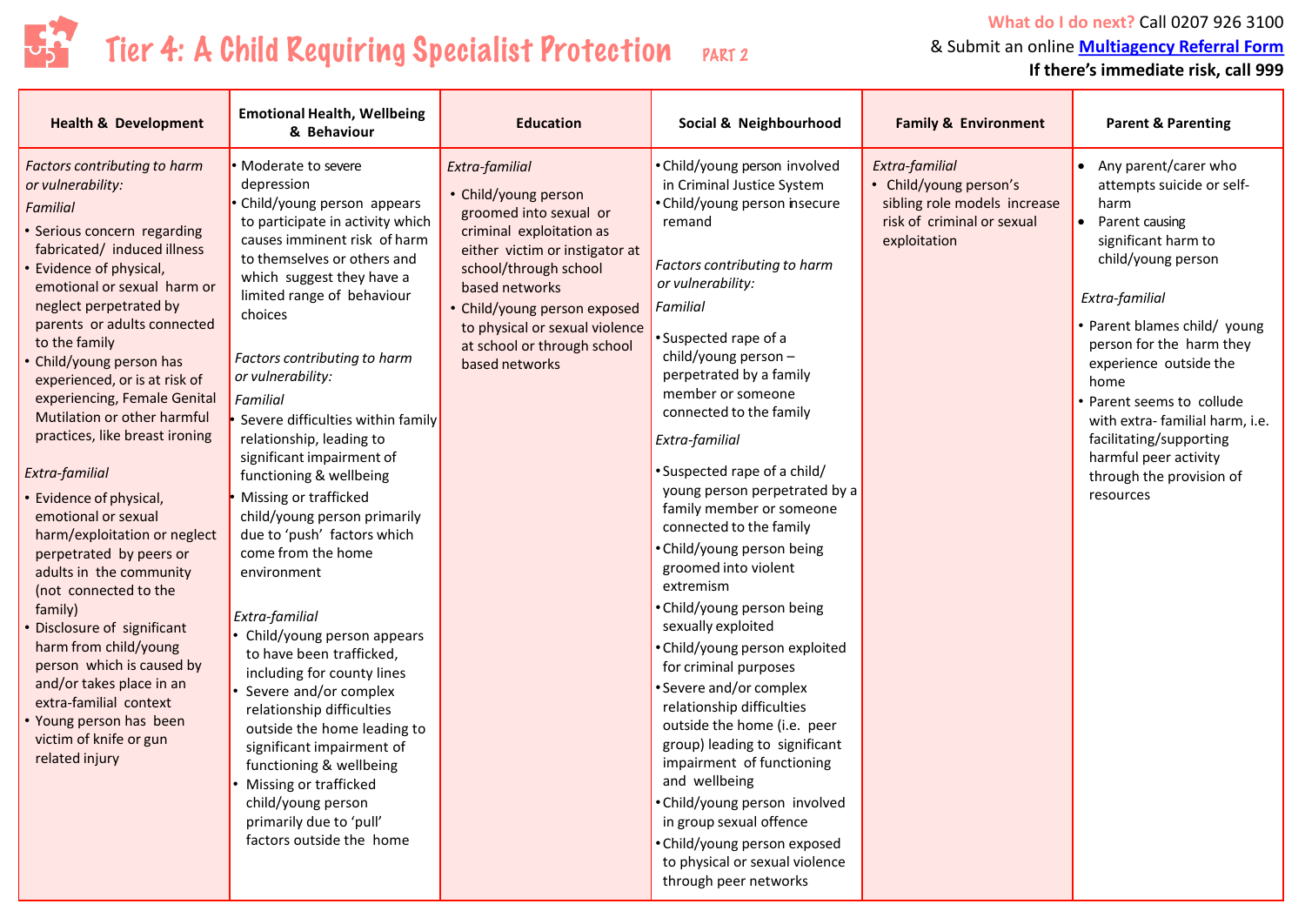



Context/Location

Levels of Need Framework





|                                                                                                              | <b>Behaviours &amp; Indicators</b>                                                                                                                                                                                                                                                                                                                                                                                                                                                                                                                                                                                                                                                                                                                                                                                                                                                                                                                                                                                                                                                                                                                                                                                                                                                                                                                   | <b>Role of Adults</b>                                                                                                                                                                                                                                                                                                                                                                                                                                                                                                                                                                                         | <b>Systemic &amp; Structural Factors</b>                                                                                                                                                                                                                                                                                                                                                                                                                                                                                                                                                                                                                                        |
|--------------------------------------------------------------------------------------------------------------|------------------------------------------------------------------------------------------------------------------------------------------------------------------------------------------------------------------------------------------------------------------------------------------------------------------------------------------------------------------------------------------------------------------------------------------------------------------------------------------------------------------------------------------------------------------------------------------------------------------------------------------------------------------------------------------------------------------------------------------------------------------------------------------------------------------------------------------------------------------------------------------------------------------------------------------------------------------------------------------------------------------------------------------------------------------------------------------------------------------------------------------------------------------------------------------------------------------------------------------------------------------------------------------------------------------------------------------------------|---------------------------------------------------------------------------------------------------------------------------------------------------------------------------------------------------------------------------------------------------------------------------------------------------------------------------------------------------------------------------------------------------------------------------------------------------------------------------------------------------------------------------------------------------------------------------------------------------------------|---------------------------------------------------------------------------------------------------------------------------------------------------------------------------------------------------------------------------------------------------------------------------------------------------------------------------------------------------------------------------------------------------------------------------------------------------------------------------------------------------------------------------------------------------------------------------------------------------------------------------------------------------------------------------------|
| Tier<br>A location/<br>context<br>receiving<br><b>Universal</b><br>services                                  | Young people, and where present, staff and or/other appropriate<br>$\bullet$<br>adults in a context report friendship groups to be supportive &<br>age-appropriate<br>Young people state that they feel safe in this context<br>• Young people report they are exposed to a range of ideas &<br>opportunities to give them choices about their lives<br>• Young people are aware of safeguarding responses<br>• Young people & staff (if present) report that sexual behaviour is<br>developmentally appropriate in context<br>Young people report that relationships are socially acceptable,<br>consensual & reciprocal                                                                                                                                                                                                                                                                                                                                                                                                                                                                                                                                                                                                                                                                                                                            | • Engagement in a multi-agency approach to<br>safeguarding<br>• Appropriate guardianship & oversight is in place<br>• Adults take an active & consistent approach to<br>being community guardians & feel equipped &<br>empowered to protect the location/ context<br>• Young people feel confident to access multiple<br>trusted adults who provide a protective role<br>within the community<br>• Schools consider safeguarding in both the school<br>site & local neighbourhood<br>• School has an active designated Mental Health<br>lead                                                                  | • School delivers effective PSHE and RSE<br>• Safeguarding & referral policies (where<br>relevant) include physical design of space<br>& data to monitor trends<br>• Placement decisions are made with<br>relational, physical & psychological<br>safety in mind<br>• For businesses, licensing application &<br>review process demonstrates<br>attention to and compliance with<br>safeguarding requirements                                                                                                                                                                                                                                                                   |
| Tiers<br>283<br>A location/<br>context<br>requiring<br>Community &<br><b>Specialist</b><br><b>Early Help</b> | • School has a high rate of fixed-term exclusions or managed moves<br>• School has high levels of non-attendance and lateness<br>• Young people report high levels of bullying, including online<br>• Young people are exposed to the selling or use of illegal substances<br>• Normalisation of criminal activity/ASB i.e. shoplifting or Public Order<br>Offence in a group<br>• Young people hold victim-blaming views<br>• Location where there are multiple instances of personal theft<br>• Location where young people are exposed to single instances of<br>violence<br>• Location where multiple young people congregate during missing<br>episodes leading to harm<br>• Location where young people are aware of others carrying<br>weapons & feel compelled to do so themselves<br>• Context in which there is underage & problematic alcohol<br>consumption<br>• Multiple young people can identify the context as one in which<br>problematic behaviours occur &/or they feel unsafe<br>• Peer group or context is one in which a number of young<br>people repeatedly display problematic & harmful behaviours<br>• Young people have experienced or displayed instances of sexually<br>inappropriate behaviour & language, including sexual harassment<br>• Young people & peers normalise & accept harm & inappropriate<br>behaviour | • The behaviour displayed in the context, & the<br>impact on young people, is primarily viewed as a<br>behavioural/ criminal issue rather than a matter for<br>safeguarding<br>• Professionals have limited understanding of the<br>level/ prevalence of risk due to inconsistent or<br>unusable recording systems<br>• Physical location of harmful incidents are not<br>assessed or intervened in following incidents<br>• Adults with responsibility only challenge<br>individual behaviours or respond inconsistently<br>when aware of them<br>• Adult guardians normalise & accept harmful<br>behaviours | • Schools respond to incidents in<br>individualised or isolated manner<br>· School or multi-agency professionals<br>have limited understanding of the level/<br>prevalence of risk due to inconsistent or<br>unusable recording systems<br>• Policies & procedures which govern the<br>context insufficiently guide the response<br>required to address the issues<br>• Placement decisions (i.e. custodial<br>arrangements) place young people at<br>risk<br>• Context is one in which harmful<br>incidents take place<br>• Where relevant some design/structural<br>elements enable safeguarding issues to<br>go undetected, for example low lighting<br>and overgrown bushes |